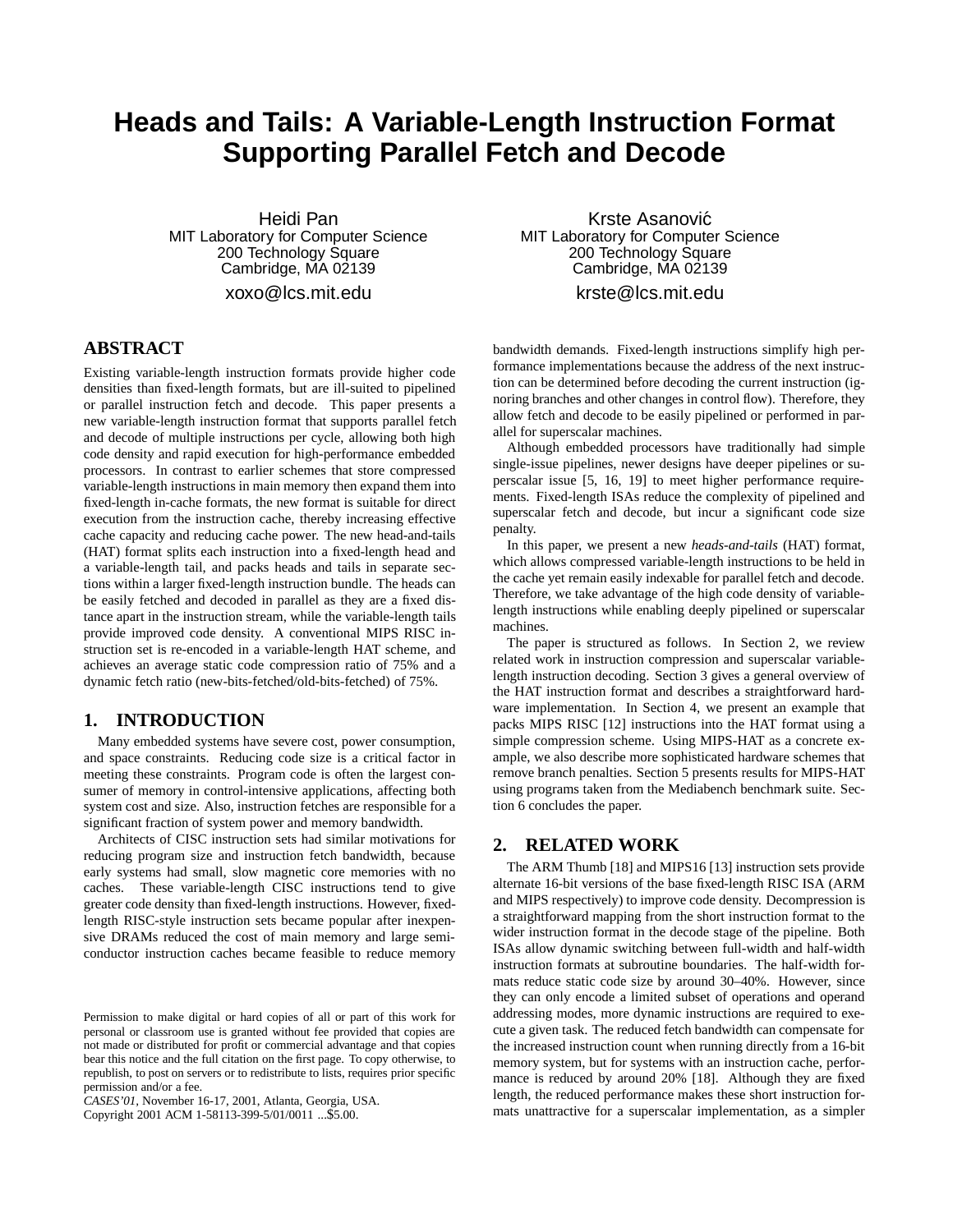approach to boosting performance would be to revert back to the higher-performing wider format.

An alternative technique that reduces the static code size of a RISC ISA while allowing parallel fetch and decode is to hold instruction cache lines compressed in main memory but then expand them into fixed-length instruction lines when refilling the cache. This idea was introduced with the CCRP scheme [20], and a variety of similar techniques have subsequently been developed and commercialized [10, 15]. Earlier techniques developed for VLIW machines [8] only removed NOP fields within a VLIW instruction, reducing code size to about that of a RISC ISA. The processor remains unchanged with these techniques, as it sees regular easy-todecode fixed-length instructions in the cache. Caching the uncompressed instructions avoids the additional latency and energy consumption of the decompression unit on cache hits, but decreases the effective capacity of the primary cache and increases the energy used to fetch cached instructions. Cache miss latencies increase for two reasons. First, because the processor uses regular program counter (PC) addresses to index the cache, cache miss addresses must be translated through an additional memory-resident lookup table (the Line Address Table [20]) to locate the corresponding compressed block in main memory, although a miss address translation cache can be added to reduce this penalty (the CLB in [20]). Second, the missing block is often encoded in a form that must be decompressed sequentially, increasing refill latency particularly when the requested word is not the first word in the cache line. For systems with limited memory bandwidth, however, the compressed format can actually reduce total miss latency by reducing the amount of data read from memory [20].

Dictionary-based compression schemes have also been used on instruction streams, where fixed-length code words in the instruction stream point to a dictionary holding commonly occuring instruction sequences [2, 7, 9]. The program code is scanned to determine the commonly occuring strings, which are replaced with codewords pointing into a dictionary. Branch addresses must also be modified to point to locations in the compressed instruction stream. The dictionary is preloaded before program execution starts and forms an additional component of the process state, although it could potentially be managed as a separate cache. The main advantage of these techniques is that decompression is just a fast table lookup. On the other hand, these schemes have several disadvantages. Preloading the table before each program is executed complicates multi-programmed systems, and the table fetch adds latency into the instruction pipeline increasing branch mispredict penalties. Many dictionary schemes interleave variable length code words with uncompressed instructions, severely complicating a highly pipelined or superscalar implementation. Although it might be possible to have parallel fetch and decode from the sequences stored in the dictionary, the common strings tend to be short — often only a single instruction  $[2, 3, 7]$ . Dictionary schemes fetch full-size instructions from the dictionary RAM, which is often comparable in size to a primary instruction cache, adding additional instruction fetch energy overhead on top of the fetch of codeword bits from the primary instruction stream.

Of course, the complexity of dynamically compressing instructions can be avoided by adopting a more compact base instruction set. Legacy CISC ISAs, including VAX and x86, provide denser encoding but were intended for microcoded implementations that interpret the instruction format sequentially. Parallel fetch and decode is complicated by the need to examine multiple bytes of an instruction before the start address of the next sequential instruction is known. Nevertheless, the economic importance of legacy CISC instruction sets, such as x86, has resulted in several high-performance

superscalar variable-length CISC designs [1, 4, 6, 11]. These all convert complex variable-length instructions into fixed-length RISC-like internal "micro-ops". The Intel P6 microarchitecture can decode three variable-length x86 instructions in parallel, but the second and third instructions must be simple [6]. The P6 takes a brute-force strategy by performing speculative decodes at each byte position, then muxing out the correctly decoded instructions once the lengths of the first and second instructions are determined (further described below). The AMD Athlon design predecodes instructions during cache refill to mark the boundaries between instructions and the locations of opcodes, but still requires several cycles after instruction fetch to scan and align multiple variablelength instructions [1]. The Pentium-4 design [4] improves on the P6 family by caching decoded fixed-length micro-ops in a trace cache, but similar to the CCRP scheme, cache hits require full-size fixed-length micro-op fetches and cache misses have longer latency due to the decoding process.

These legacy CISC ISAs were not designed with parallel fetch and decode in mind. In this paper, we introduce a new heads-andtails (HAT) format designed to support parallel fetch and decode of compact variable-length instruction sets directly from cache. The HAT format helps an implementation deliver multiple, variablesized, randomly-accessible instruction units to the CPU in a single cycle or alternatively enables a deeply-pipelined fetch of such units. This capability can be used in several ways. The HAT format can be used to hold variable-length instructions generated by other compression schemes, or alternatively hold a new ISA developed to take advantage of the format. The example evaluated in this paper uses HAT to hold a quickly-decodable variable-length re-encoding of the MIPS instruction set.

# **3. HEADS AND TAILS FORMAT**

The HAT format packs multiple variable-length instructions into fixed-length bundles as shown in Figure 1. The HAT format is used both in main memory and cache, although additional information might be added to the cached version to improve performance as described below. A cache line could contain one or more bundles. Bundles contain varying numbers of instructions, so each bundle begins with a small fixed-length field holding the number of the last instruction in the bundle, i.e. a bundle holding  $N$  instructions has  $N - 1$  in this field. The remainder of the bundle is used to hold instructions.

Each instruction is split into a fixed-length head portion and a variable-length tail portion. The fixed-length heads are packed together in program order at the start of the bundle, while the variable-length tails are packed together in reverse program order at the end (i.e., the first tail is at the end of the bundle). Not all heads necessarily have a tail, though this can simplify some hardware implementations. The granularity of the tails is independent of the size of the heads, i.e., the heads could be 11-bits long while the tails are multiples of 5 bits, though there can be hardware advantages to making the head length a multiple of the tail granularity as discussed below. When packing compressed instructions into bundles, there can be internal fragmentation if the next instruction doesn't fit into the remaining space in a bundle, in which case the space is left empty and a new bundle is started.

The program counter (PC) in a HAT scheme is split into a bundle number held in the high bits and an instruction offset held in the low bits. During sequential execution, the PC is incremented as usual, but after fetching the last instruction in a bundle (as given by the instruction count stored in the bundle), it will skip to the next bundle by incrementing the bundle number and reseting the instruction offset to zero. All branches into a bundle have their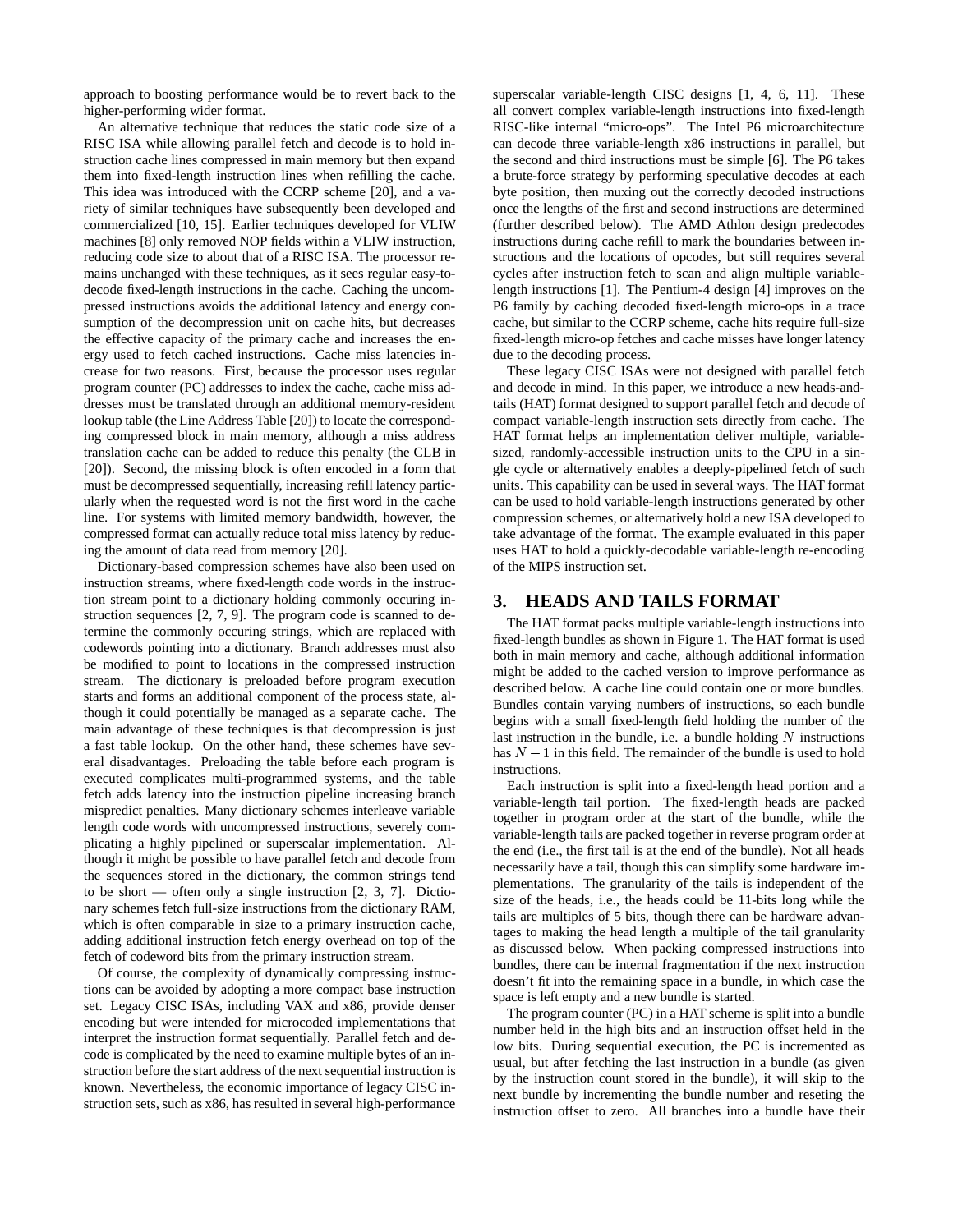

**Figure 1: Overview of heads-and-tails format.**

target instruction offset field checked against the instruction count, and a PC error is generated if the offset is larger than the instruction count.

A PC value points directly to the head portion of an instruction and, because they are fixed-length, multiple sequential instruction heads can be fetched and decoded in parallel. The tails are still variable-length, however, and so the heads must contain enough information to locate the correct tail. One approach would be for each head to have a pointer to its tail, but this would usually require a large number of bits. Fewer bits are needed if the head just encodes the presence and length of a tail. This length information can often be folded into the opcode information to further reduce code size, as described below in the MIPS-HAT scheme. Similar to a conventional variable-length scheme, the tail size information in the head of one instruction must be decoded to ascertain the location of the start of the tail of the next instruction. But in the HAT format the length information for each instruction is held at a fixed spacing in the head instruction stream, independent of the length of the whole instruction. This makes the critical path to determine tail alignment for multiple parallel instructions much shorter than in a conventional variable-length scheme, where the *location* of the length information in the next instruction depends on the length of the current instruction.

This difference between a regular variable-length scheme and a HAT scheme is illustrated in Figure 2. The Figure shows a threeissue superscalar length decoder for a conventional variable-length ISA and a HAT ISA scheme. In both cases, instructions vary from 2–8 bytes and length information is encoded in the first byte. In the conventional scheme, the length decoder for the second instruction cannot produce a value until the first length decoder drives the mux to steer the correct byte into the second length decoder. Similarly, the third length decoder has to wait for the first two to complete before its input settles. The output of the third decoder is needed to determine the correct amount to shift the instruction input buffer for the next cycle. This scheme scales poorly, as  $O(W^2)$ area and delay for issue width W, because the number of inputs to the length byte muxes grows linearly with the number of parallel instructions. The Intel P6 family reduces this critical path by replicating simple decoders at every byte position, then muxing out the correct instructions. This requires considerable die area and additional power, and still scales as  $O(W^2)$  albeit with a smaller constant for delay. In contrast, the HAT scheme operates all the length decoders in parallel, and then sums their outputs to determine tail alignments. This addition can be organized as a parallel prefix sum using a carry-save adder tree, and so delay scales logarithmically with issue width  $O(\log W)$ , and hardware costs grow



**Figure 2: Comparison of variable-length decoding in a conventional variable-length scheme and a HAT scheme.**

as  $O(W \log W)$ .

The tails in a HAT scheme are delayed relative to the heads, but the head and tail fetches can be pipelined independently. The performance impact of the additional latency for the tails can be partly hidden if more latency-critical instruction information is located in the head portions.

## **3.1 Handling Branches in HAT**

 decoder is consuming head bits from one end of the bundle and tail While fetching sequentially within a bundle, the HAT instruction bits from the other end. To avoid having to fetch and decode a new bundle before locating its first instruction's tail bits, we place tails in reverse order starting at the end of the bundle. When execution moves sequentially on to a new bundle, the initial head and tail data can be simply found at either end of the new bundle.

Branches create the biggest potential problems for the HAT scheme. Whereas a branch target address points at the entire target instruction in a conventional scheme, it only locates the head within a bundle in a HAT scheme. One simplistic approach to locate the tail of a branch target is to scan all earlier heads from the beginning of the target bundle, summing their tail lengths to get a pointer to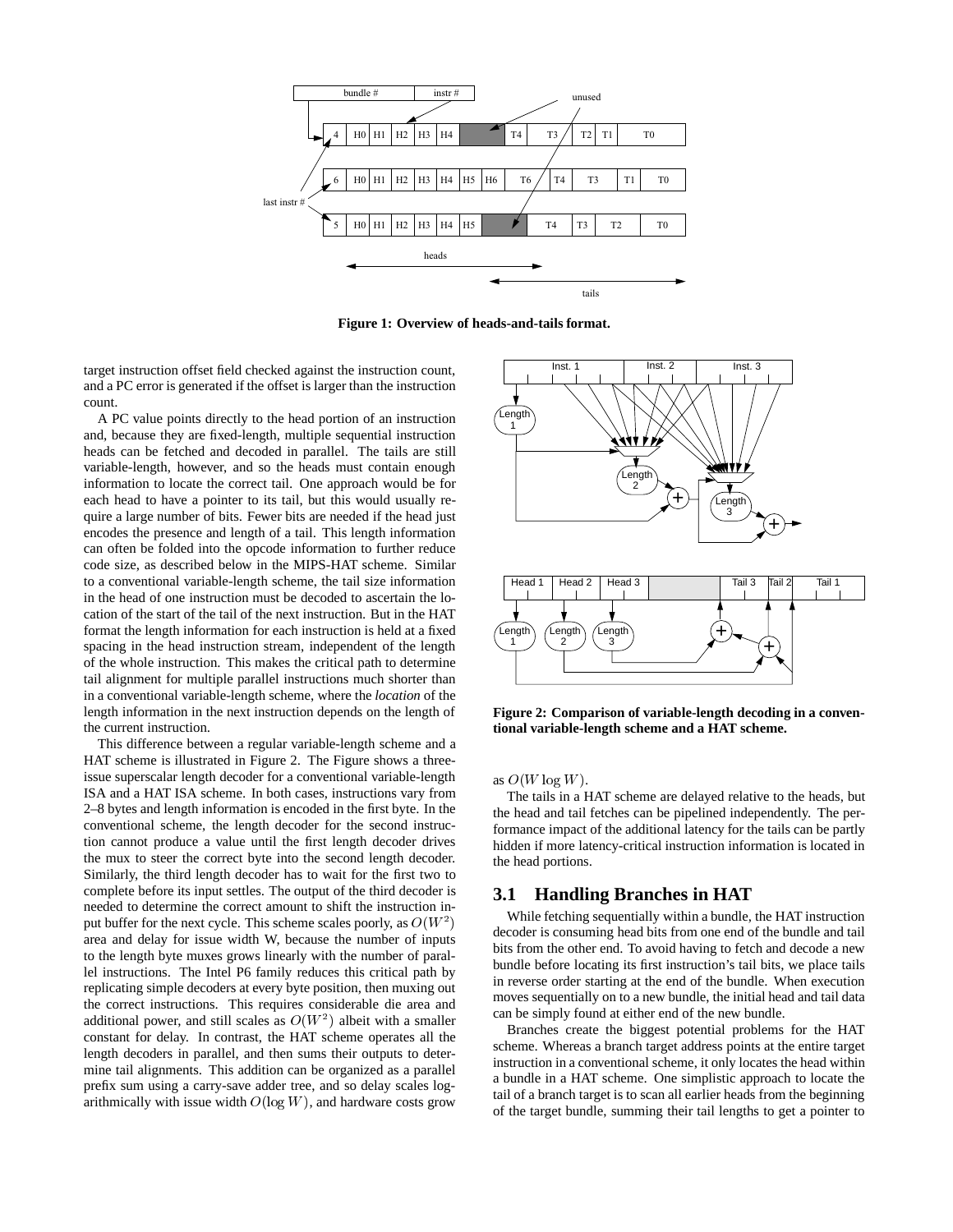the start of the branch target's tail. Although correct, this scheme would add a substantial delay and energy penalty to taken branch instructions. Next, we describe three different approaches to finding branch target tails in a HAT scheme: tail-start bit vectors, tail pointers, and an enhanced branch target buffer.

#### *Tail-Start Bit Vector*

We can reduce branch penalties for locating the target tail by storing auxiliary data structures in the cache alongside each bundle. These data structures do not impact static code size as they are only present in the cache, but they increase cache area and the number of dynamic bits fetched from the cache, potentially increasing cache hit energy. The simplest scheme would be to hold a separate tail pointer for each possible instruction in a bundle, but this incurs a large overhead of  $H \log(T)$  bits per bundle, where H is the maximum number of heads and  $T$  is the number of possible tail positions. A more compact approach is to store a single bit per tail position  $(T$  bits total per bundle), each bit indicating the possible start of a tail. A branch into a bundle would then read the bit vector to find the start of the  $N<sup>th</sup>$  tail. This bit vector approach handles both fixed and indirect jumps, but adds some additional latency to taken branches to process the bit vector. This scheme also requires that every instruction has a tail, otherwise a second bit vector would be required to determine which instructions had tails.

#### *Tail Pointers*

A different approach to finding branch target tails is to change branch and jump instruction encodings to include an additional tail pointer field pointing to the tail portion of the branch target. This is filled in by the linker at link time. The tail pointer removes all latency penalties for fixed-target branch instructions, but increases code size slightly. This approach, however, cannot be used for indirect jumps where the target address is not known until run time.

There are two schemes that can be used to handle indirect jumps with tail pointers. The first scheme is to expand all PC values to contain a tail pointer in addition to the bundle and instruction offset numbers. Jump-to-subroutine instructions would then write these expanded PCs into the link register as return PC values, and jump indirect instructions would expect tail pointers in the PC values held in registers as jump targets. A minor disadvantage of this scheme is that it reduces the virtual address space available for user code by the number of bits taken for the target tail pointer  $(\log(T))$ bits). Another disadvantage is that it becomes possible to branch to the middle of a tail if the user manipulates the target tail pointer directly.

The second scheme treats each type of indirect jump separately. There are three main uses of indirect jumps: indirect function calls (e.g., virtual functions in  $C_{++}$ ), switch statement tables, and subroutine returns. We can eliminate penalties on function calls and switch tables by noting that a branch to the start of a bundle can always find the tail bits of the first instruction at the end of the bundle. Therefore by simply placing function entry points and case statement entry points at the start of a bundle (which might be desirable for cache performance in any case), we eliminate branch penalties for these indirect jumps. Subroutine returns cannot be handled as easily because the subroutine call could be anywhere within a bundle. One simple approach is to only allow instructions without tails between the subroutine call and the end of the current bundle, as a tail-less instruction does not need the tail pointer to be restored correctly after the subroutine returns. This is likely to reduce performance and waste code space, as NOPS will have to be inserted if an instruction with tail is required. Another approach is to store the return PC tail pointer on the subroutine return address stack, if the microrachitecture has one to predict subroutine returns. If the return address stack prediction fails, execution falls back to the naive algorithm that scans heads from the beginning of the target bundle.

#### *BTB for HAT Branches*

The third general approach to handling branches in a HAT scheme stores target tail pointer information in the branch target buffer (BTB). This can handle both fixed and indirect jumps. Again, if the prediction fails, the target bundle can be scanned from the beginning to locate a tail in the middle of the bundle. This approach does not increase static code size, but increases BTB size and branch mispredict penalty.

### **3.2 HAT Advantages**

To summarize, the HAT scheme has a number of advantages over conventional variable-length schemes.

- Fetch and decode of multiple variable-length instructions can be pipelined or parallelized.
- Unlike conventional variable-length formats, it is impossible to jump into the middle of an instruction (except if PCs are expanded to include a tail pointer field as described above).
- The PC granularity is always in units of a single instruction, and is independent of the granularity at which the instruction length can be varied. This allows branch offsets to be encoded with fewer bits than a conventional variable-length ISA, where PC granularity and instruction length granularity are identical (e.g., in bytes). This helps counteract the code size increase if tail pointers are added to branch target specifiers.
- The variable alignment muxes needed are smaller than in a conventional variable-length scheme, because they only have to align bits from the tail and not from the entire instruction length. The fixed-length heads are handled using a much simpler and faster mux.
- The HAT format guarantees that no variable-length instruction straddles a cache line or page boundary, simplifying instruction fetch and handling of page faults.

## **4. MIPS-HAT**

In this section, we demonstrate the HAT format using a compressed variable-length re-encoding of the MIPS RISC ISA [12] as an example.

## **4.1 MIPS-HAT Compression Techniques**

The MIPS compression scheme we use is based partly on a previous scheme by Panich [17]. To keep instruction decoding simple, we choose to never split MIPS register specifier fields, and so use a 5-bit granularity for our tail encoding. Our minimum size instruction is 15 bits and the maximum size is 40 bits. As discussed later in the hardware section, tail lookup can be simplified if every instruction has a tail and so we chose heads that are 10 bits long but always with a tail, giving a minimum instruction size of 15 bits. The following techniques were used to compress the MIPS instructions.

- 1. Use the minimum number of 5-bit fields to encode immediates.
- 2. Eliminate unused register and operand fields.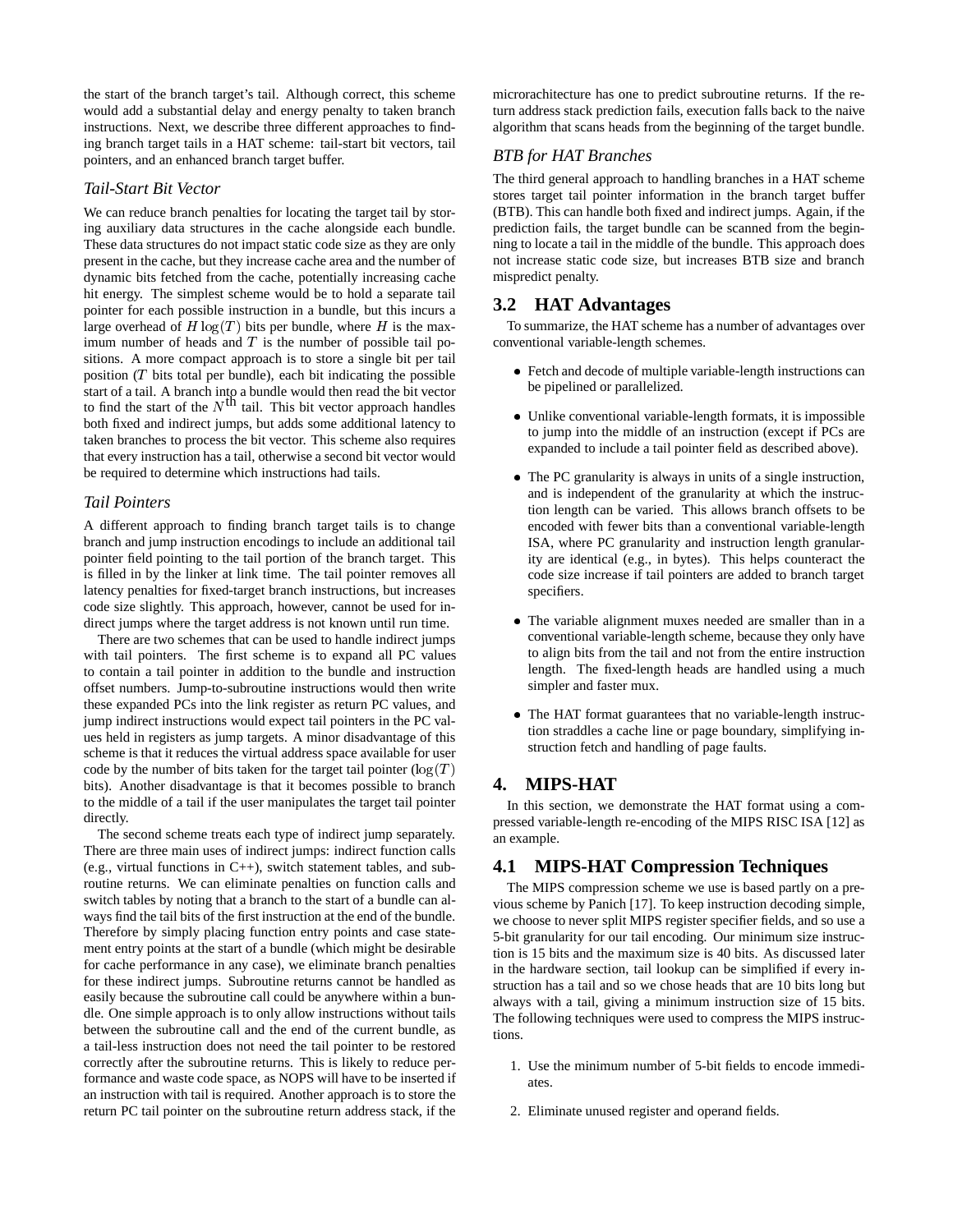- 3. Certain instructions often use a specific value for a register or immediate, for example, the BEQ instruction often  $(\approx 90\%)$ has zero as one operand. We provide new opcodes for these cases.
- 4. We provide two-address versions of instructions that frequently have a source register the same as the destination register.
- 5. We re-encode some common instruction sequences as a single instruction. We re-encode only the simplest but most common two types of instruction sequence: branch instructions with a NOP in the delay slot and multiple sequential loads. New opcodes for branches and jumps indicate that they are followed by a NOP. The multiple load instructions are used by subroutines to restore saved registers from consecutive offsets from the stack pointer and can be combined into a single instruction by specifying the initial register, initial offset, and the number of load instructions in the sequence. We considered a multiple store instruction but this did not provide sufficient savings to be justified (we believe this asymmetry was because the compiler often interleaves code from the start of a function with the register save code in the prologue whereas the register restore in the function epilogue is not polluted in the same way).

Each instruction can be one of six sizes, ranging from 15–40 bits. One way to specify the size would be to attach three overhead bits per instruction. However, each instruction type, e.g., ADDI (addimmediate), typically only uses a few sizes, so we fold instruction sizes into new opcodes, e.g. ADDI10b for a 10-bit add-immediate.

This substantially increases the number of possible opcodes, but only a small subset of these new opcodes is frequently used. We select the most popular opcodes, together with several different "escape" opcodes, and encode these in a 5-bit primary opcode field in the head. The escape opcodes indicate that a secondary opcode is placed in the tail, but also includes critical information required for decode, such as the size of the instruction and its general category (e.g., arithmetic versus branch). Table 1 and Table 2 show the most popular primary opcodes and escape opcodes together with the frequency that they occur across the Mediabench benchmarks. The



**Figure 3: Compressed MIPS instruction formats.**

**Table 1: The 32 MIPS-HAT primary opcodes.**

| Instruction              | Size | Freq  | Instruction  | Size | Freq    |  |
|--------------------------|------|-------|--------------|------|---------|--|
| Specific Primary Opcodes |      |       |              |      |         |  |
| $addu(rt=0)$             | 15   | 8.7%  | $lw(imm=0)$  | 15   | 2.2%    |  |
| <b>SW</b>                | 25   | 5.2%  | <b>SW</b>    | 20   | 1.9%    |  |
| lw                       | 25   | 4.7%  | addu         | 20   | 1.8%    |  |
| addiu                    | 25   | 4.5%  | lw           | 20   | 1.7%    |  |
| noop                     | 15   | 4.3%  | $addiu(-1)$  | 15   | 1.6%    |  |
| lui                      | 30   | 3.6%  | ir           | 15   | 1.5%    |  |
| $addiu(+1)$              | 15   | 3.2%  | $bne(rt=0)$  | 15   | 1.4%    |  |
| ial                      | 25   | 3.2%  | $beq(rt=0)$  | 15   | 1.3%    |  |
| $addu(rs=rd)$            | 15   | 2.6%  | addiu(rs=rd) | 15   | 1.2%    |  |
| $sw(rw=r2)$              | 20   | 2.6%  | addiu(rs=rd) | 20   | 1.2%    |  |
| addiu                    | 20   | 2.4%  | addiu        | 30   | 1.1%    |  |
|                          | 25   | 2.2%  |              |      |         |  |
| <b>Escape Opcodes</b>    |      |       |              |      |         |  |
| I-Load/Store             | 30   | 10.0% | I-Arithmetic | 40   | 1.5%    |  |
| R                        | 25   | 7.2%  | I-Load/store | 40   | 0.4%    |  |
| I-Branch                 | 30   | 6.7%  | I-Branch     | 40   | $0.0\%$ |  |
| I-Arithmetic             | 30   | 5.4%  | J            | 40   | 0.0%    |  |
| <b>Break</b>             | 35   | 3.3%  |              |      |         |  |

**Table 2: MIPS-HAT primary opcodes by category.**

| Instruction   | Size            | Freq  | <u> 1</u><br>Instruction | Size | Freq               |  |
|---------------|-----------------|-------|--------------------------|------|--------------------|--|
| R             |                 |       |                          |      |                    |  |
| $addu(rt=0)$  | 15              | 8.7%  | $addu(rs=rd)$            | 15   | 2.6%               |  |
| <b>ESC</b>    | 25              | 7.2%  | addu                     | 20   | 1.8%               |  |
| noop          | 15              | 4.3%  | 1r                       | 15   | 1.5%               |  |
|               |                 |       | I-Arithmetic             |      |                    |  |
| <b>ESC</b>    | 30              | 5.4%  | $addiu(-1)$              | 15   | 1.6%               |  |
| addiu         | 25              | 4.5%  | <b>ESC</b>               | 40   | $\overline{1.5\%}$ |  |
| lui           | 30              | 3.6%  | $addiu(rs=rd)$           | 15   | 1.2%               |  |
| $addiu(+1)$   | $\overline{15}$ | 3.2%  | $addiu(rs=rd)$           | 20   | 1.2%               |  |
| addiu         | 20              | 2.4%  | addiu                    | 30   | 1.1%               |  |
| I-Branch      |                 |       |                          |      |                    |  |
| <b>ESC</b>    | 30              | 6.7%  | $beq(rt=0)$              | 15   | 1.3%               |  |
| $bne(rt=0)$   | 15              | 1.4%  | <b>ESC</b>               | 40   | $0.0\%$            |  |
|               |                 |       | I-Load/Store             |      |                    |  |
| <b>ESC</b>    | 30              | 10.0% | $lw(imm=0)$              | 15   | 2.2%               |  |
| <b>SW</b>     | 25              | 5.2%  | <b>SW</b>                | 20   | 1.9%               |  |
| $\mathsf{lw}$ | 25              | 4.7%  | lw                       | 20   | 1.7%               |  |
| $sw(rw=r2)$   | 20              | 2.6%  | ESC                      | 40   | 0.4%               |  |
| I             |                 |       |                          |      |                    |  |
| jal           | 25              | 3.2%  | <b>ESC</b>               | 40   | 0.0%               |  |
| $\mathbf{1}$  | 25              | 2.2%  |                          |      |                    |  |
| <b>Break</b>  |                 |       |                          |      |                    |  |
| <b>ESC</b>    | 35              | 3.3%  |                          |      |                    |  |

"Break" escape opcode is used for all instructions that will cause opcode traps, including SYSCALL and BREAK.

Figure 3 shows the formats of the three types of MIPS-HAT instructions — register  $(R)$ , immediate  $(I)$ , and jump  $(J)$ . All fields are five bits wide. The fields in parenthesis are optional, depending on the instruction length.

#### **4.2 Bundle Format**

We evaluated use of both 128-bit and 256-bit bundles for MIPS-HAT. The 128b bundle is split into a three-bit instruction count field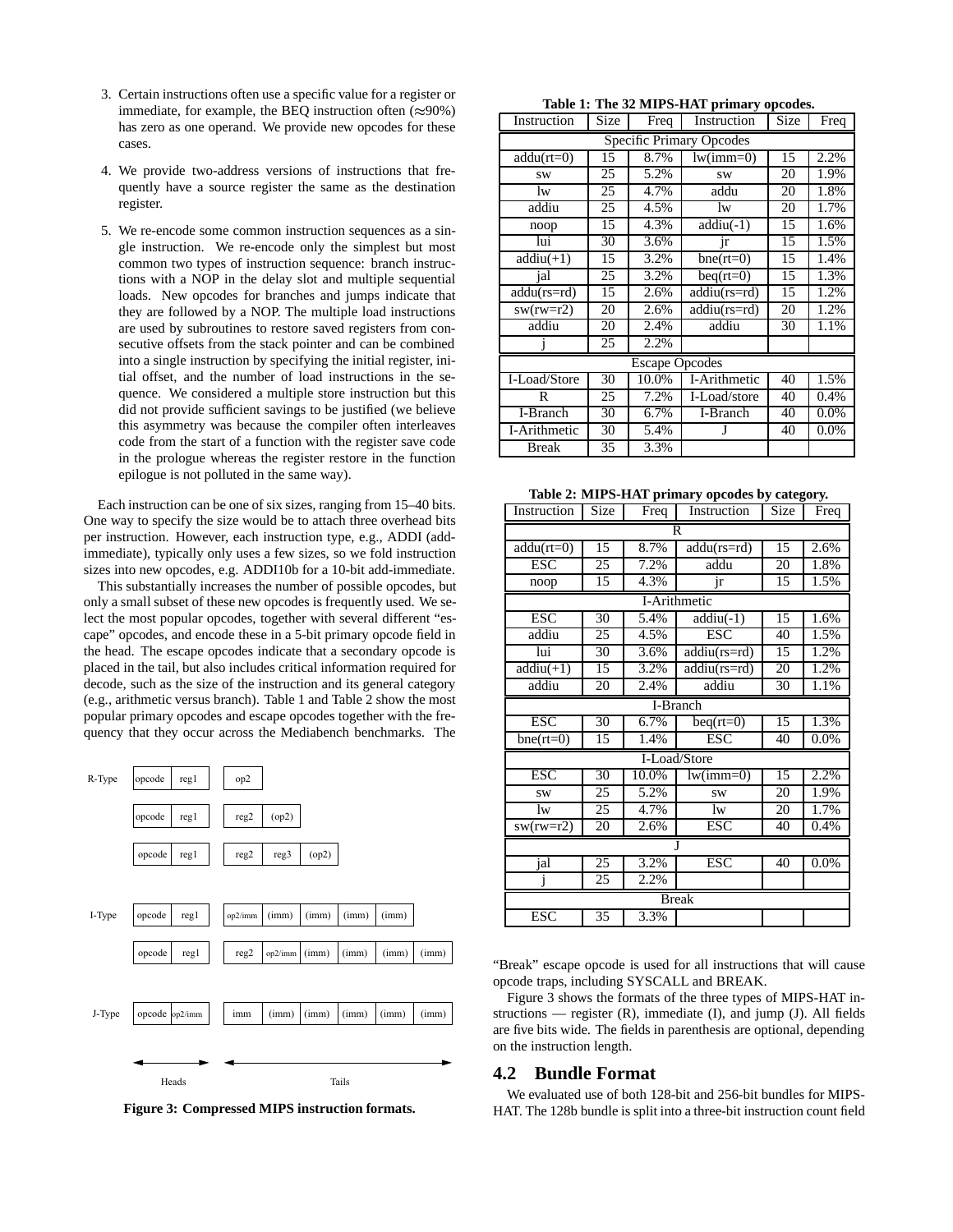| Input       | 128b  | 256b  | 128 <sub>b</sub> | 256b          |
|-------------|-------|-------|------------------|---------------|
|             |       |       | <b>BrTail</b>    | <b>BrTail</b> |
| adpcm-dec   | 78.5% | 75.5% | 82.6%            | 82.1%         |
| adpcm-enc   | 78.6% | 75.6% | 82.6%            | 82.0%         |
| epic-dec    | 77.1% | 74.0% | 80.4%            | 79.5%         |
| epic-enc    | 78.7% | 75.5% | 81.6%            | 80.8%         |
| $g721$ -dec | 78.0% | 75.0% | 82.3%            | 81.6%         |
| $g721$ -enc | 78.0% | 75.0% | 82.3%            | 81.6%         |
| gsm-dec     | 79.8% | 76.8% | 85.2%            | 84.4%         |
| gsm-enc     | 79.8% | 76.8% | 85.2%            | 84.4%         |
| jpeg-dec    | 74.3% | 71.5% | 78.4%            | 77.5%         |
| ipeg-enc    | 74.2% | 71.5% | 78.7%            | 77.9%         |
| mpeg2-dec   | 80.6% | 77.9% | 85.5%            | 85.2%         |
| mpeg2-enc   | 81.6% | 79.1% | 86.4%            | 86.4%         |
| pegwit-dec  | 80.0% | 76.6% | 84.4%            | 84.4%         |
| pegwit-enc  | 80.0% | 76.6% | 84.4%            | 84.4%         |
| Average     | 78.5% | 75.5% | 82.8%            | 82.3%         |

**Table 3: Static Compression Ratios**

and  $25 \times 5b$  units, holding up to  $8 \times 10b$  heads and up to  $16 \times 5b$  tail units. The 256b bundle has a four-bit instruction count field, two empty bits, and  $50 \times 5b$  units which can hold up to  $16 \times 10b$  heads and up to  $32 \times 5b$  tail units.

Note that we restrict the size of the head and tail regions to reduce the number of bits needed for the instruction count field and for the tail-start bit vector if present. Neither the head nor tail region completely spans the bundle, although the boundary between the regions is flexible. In practice, it is rare for bundle packing to be affected by this restriction.

### **4.3 HAT Cache Implementation**

MIPS-HAT is designed to be directly executed from cache, and instructions remain in the same format after being fetched from memory to cache, avoiding additional cache miss latencies. The new format is only slightly more complex than regular MIPS to decode, and the decompression is just folded into the decoder.

A conventional variable-length ISA would fetch words of data sequentially from the cache into fetch buffers that can rotate the data to the correct alignment for the instruction decoder. MIPS-HAT would use the same scheme for the tails, but in addition would be fetching a second stream for the fixed-length heads which would not require an alignment circuit. The cache RAM does not require a second read port to provide the head data stream, as the heads are always from the same bundle as the tails and hence would be on the same cache line. The cache RAM sense-amps just need a separate set of bus drivers onto the head data bus.

Because head information is needed to extract the tails, the tail instruction bits always lag the heads. To reduce the impact of this additional latency on the execution pipeline, MIPS-HAT places the instruction category in the head so that the instruction can be steered to an appropriate functional unit before the tail arrives, allowing the tail to be sent directly to the appropriate unit for further decoding.

## **5. EXPERIMENTAL RESULTS**

To test the effectiveness of the MIPS-HAT scheme, we selected benchmarks from the Mediabench [14] benchmark suite, reencoded the MIPS binaries generated by a gcc cross-compiler (egcs-1.0.3a -O2), and took static and dynamic measurements. For the dynamic measurements, the Mediabench programs were run to

|  |  | Table 5: Dynamic Compression Ratios - 128b |  |  |
|--|--|--------------------------------------------|--|--|
|--|--|--------------------------------------------|--|--|

| Input        | Line Ratio | <b>BrBV</b> | <b>BrTail</b> |
|--------------|------------|-------------|---------------|
| adpcm-dec    | 72.0%      | 79.8%       | 75.0%         |
| adpcm-enc    | 74.5%      | 84.0%       | 76.9%         |
| epic-dec     | 75.2%      | 83.4%       | 77.7%         |
| epic-enc     | 85.5%      | 89.3%       | 87.8%         |
| $g721 - dec$ | 75.3%      | 82.2%       | 78.4%         |
| $g721$ -enc  | 75.3%      | 82.2%       | 78.5%         |
| gsm-dec      | 75.5%      | 79.6%       | 76.0%         |
| gsm-enc      | 72.0%      | 74.1%       | 74.5%         |
| jpeg-dec     | 68.2%      | 71.0%       | 69.1%         |
| jpeg-enc     | 72.9%      | 79.9%       | 73.9%         |
| $mpeg2-dec$  | 80.1%      | 85.3%       | 82.0%         |
| mpeg2-enc    | 74.0%      | 79.1%       | 75.7%         |
| pegwit-dec   | 79.1%      | 83.2%       | 80.8%         |
| pegwit-enc   | 78.0%      | 82.3%       | 79.8%         |
| average      | 75.5%      | 81.1%       | 77.6%         |

completion on the provided input sets.

#### **5.1 Static Compression Ratios**

Table 3 gives the static compression ratios (compressedsize/original-size) for 128b and 256b versions of MIPS-HAT. The bundle ratios for the two sizes includes the overhead bits to count the instructions in each bundle and any wasted space due to fragmentation.

The average bundle compression ratio is 78.5% for the 128b bundle and 75.5% for the 256b bundle. The smaller bundle incurs relatively more overhead and has more internal fragmentation. If we adopt the scheme that adds target tail links to speed taken branches, the static code size increases, to a compression ratio of 82.8% for 128b bundles and 82.3% for the 256b bundles.

Table 4 shows the distribution of static instruction sizes averaged over the benchmark set, with and without the tail pointer scheme. Without target tails, over 80% of instructions are 25 bits or less.

#### **5.2 Dynamic Measures**

We measured the reduction in dynamic bits fetched from the instruction cache using the MIPS-HAT scheme. We report this number as a dynamic fetch ratio (new-bits-fetched/original-bits-fetched). We evaluated several different schemes to avoid taken branch penalties

Tables 5 and 6 show the dynamic fetch ratios for 128b and 256b bundles, respectively, for a variety of implementations. The baseline column shows the ratios including the cost of fetching the instruction count on every access to a new bundle. The 256b scheme has a slightly lower fetch ratio (75.0% versus 75.5%) as relatively fewer overhead bits are fetched.

The BrBV column shows the large increase in dynamic fetch ratio when a tail-start bit vector (Section 3.1) is used to reduce branch taken penalties. The increase is less for the 128b bundles which have a 16b vector per line, such that these now have lower fetch ratios than 256b bundles, which must fetch a 32b vector on every taken branch.

The BrTail columns shows the fetch ratio for the tail pointer scheme, where branch instruction encodings include a tail pointer. These fetch ratios are much lower than for the BrBV approach, but this technique has a higher static code size.

A BTB aproach to locating target tails would add nothing to the static code size, and would have a dynamic fetch ratio similar to the BrTail scheme, except now some of these bits would be fetched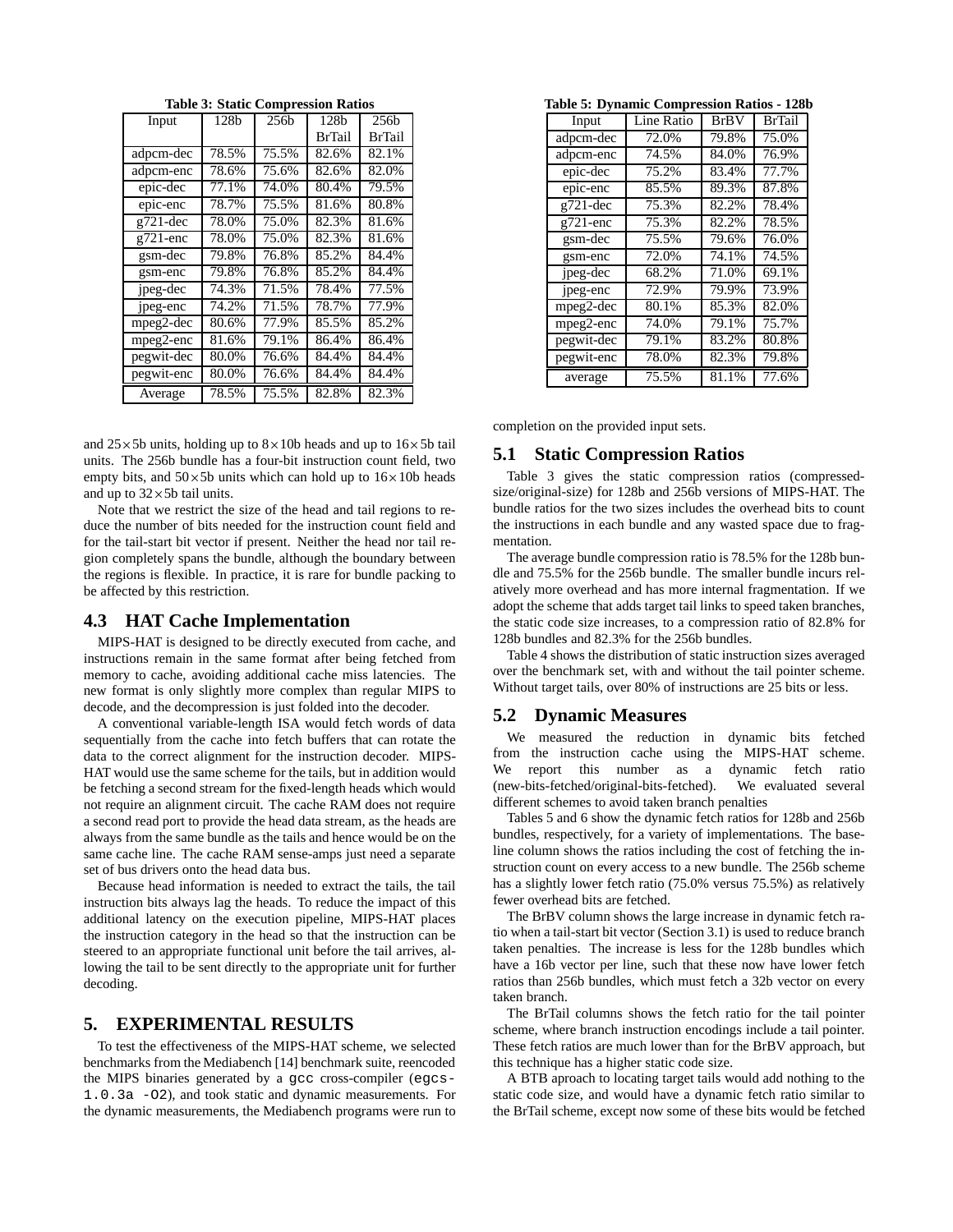|                      | 15b   | 20 <sub>b</sub> | 25 <sub>b</sub> | 30b   | 35 <sub>b</sub> | 40 <sub>b</sub> |
|----------------------|-------|-----------------|-----------------|-------|-----------------|-----------------|
| Average (w/o BrTail) | 22.1% | 13.0%           | 47.5%           | 3.8%  | 3.3%            | 10.4%           |
| Cumulative           | 22.1% | 35.1%           | 82.6%           | 86.4% | 89.6%           | 100.0%          |
| Average (w/ BrTail)  | 19.8% | 16.1%           | 35.1%           | 17.3% | 3.3%            | 8.4%            |
| Cumulative           | 19.8% | 35.9%           | 70.9%           | 88.2% | 91.6%           | 100.0%          |

**Table 4: Instruction Size Distribution**

**Table 6: Dynamic Compression Ratios - 256b**

| Input                  | Line Ratio | <b>BrBV</b> | <b>BrTail</b> |
|------------------------|------------|-------------|---------------|
| adpcm-dec              | 71.2%      | 86.9%       | 74.5%         |
| adpcm-enc              | 73.5%      | 92.5%       | 76.4%         |
| epic-dec               | 74.5%      | 91.0%       | 77.3%         |
| epic-enc               | 85.1%      | 92.8%       | 87.1%         |
| $g721$ -dec            | 75.0%      | 88.9%       | 78.5%         |
| $\overline{g7}$ 21-enc | 73.8%      | 87.7%       | 78.4%         |
| gsm-dec                | 74.8%      | 83.1%       | 77.5%         |
| gsm-enc                | 71.3%      | 75.5%       | 72.2%         |
| jpeg-dec               | 67.5%      | 80.7%       | 68.8%         |
| jpeg-enc               | 72.4%      | 86.3%       | 75.3%         |
| mpeg2-dec              | 79.7%      | 90.1%       | 79.7%         |
| mpeg2-enc              | 76.1%      | 83.8%       | 75.1%         |
| pegwit-dec             | 78.2%      | 86.5%       | 79.9%         |
| pegwit-enc             | 77.1%      | 85.8%       | 78.8%         |
| average                | 75.0%      | 86.5%       | 77.1%         |

from the BTB structure. The BTB scheme will also incur additional latency penalties on BTB mispredicts.

## **5.3 Results Discussion**

The numbers show that there are tradeoffs between static code size, dynamic fetch ratio, and taken branch performance, depending on the bundle size and the branch penalty avoidance scheme. The larger bundle generally gives the best reduction in code size and bits fetched. Our dynamic results did not measure the expected increase in performance due to the effective increase in cache capacity, which should lower miss rates.

Other work has presented compression numbers for MIPS code. CCRP [20] achieves a compression ratio of 73% but has to uncompress instructions into cache to allow parallel fetch and decode. MIPS16 [13] obtains a compression ratio of around 60%, but at the cost of limiting operations and operand addressing modes which reduces performance. SAMC and SADC [15] use more complex algorithms to achieve a compression ratio nearly 50% on MIPS code but either with a long decoding delay or an added dictionary lookup step.

# **6. CONCLUSIONS**

We have introduced a new head-and-tails (HAT) variable-length instruction format that separates instructions into fixed-length heads that can be easily indexed and variable-length tails that provide code compression. The format can provide high code density in memory and in cache, while allowing parallel fetch and decode for direct superscalar execution from cache. The HAT scheme makes it difficult to quickly locate an entire instruction at a branch target. A number of techniques are possible to reduce taken branch penalties, and these were shown to have differing effects on static code size, dynamic bits fetched, and branch penalties.

We developed a simple MIPS instruction compression scheme by re-encoding the MIPS ISA into a variable-length format, and

mapping the resulting variable-length instructions into the HAT format. Our experiments showed that the MIPS-HAT format can provide a compression ratio of 75.5% and a dynamic fetch ratio reduction of 75.0% while supporting deeply pipelined or superscalar execution.

The HAT format can be applied to many other types of instruction encoding. For example, each instruction slot in a VLIW instruction could be encoded in a similar way as MIPS-HAT to give similar savings (over and above simple NOP compression). In future work, we are also investigating more aggressive instruction compression techniques tuned for the HAT format, as well as developing new instruction sets that take advantage of the HAT format to increase performance without sacrificing code density.

## **7. ACKNOWLEDGEMENTS**

This work was funded by DARPA PAC/C award F30602-00-2- 0562 and by NSF CAREER award CCR-0093354.

# **8. REFERENCES**

- [1] *AMD Athlon Processor x86 Code Optimization*, chapter Appendix A: AMD Athlon Processor Microarchitecture. AMD Inc., 220071-0 edition, September 2000.
- [2] C. Lefurgy et al. Improving code density using compression techniques. In *MICRO-30*, pages 194–203, Research Triangle Park, North Carolina, December 1997.
- [3] G. Araujo et al. Code compression based on operand factorization. In *MICRO-31*, pages 194–201, December 1998.
- [4] G. Hinton et al. The microarchitecture of the Pentium 4 processor. *Intel Technology Journal*, Q1 2001.
- [5] J. Choquette et al. High-performance RISC microprocessors. *IEEE Micro*, 19(4):48–55, July/August 1999.
- [6] J. Circello et al. The superscalar architecture of the MC68060. *IEEE Micro*, 15(2):10–21, April 1995.
- [7] L. Benini et al. Selective instruction compression for memory energy reduction in embedded systems. In *ISLPED*, pages 206–211, August 1999.
- [8] R. P. Colwell et al. A VLIW architecture for a trace scheduling compiler. *IEEE Trans. Computers*, 37(8):967–979, August 1988.
- [9] S. Liao et al. Code optimization techniques for embedded dsp microprocessors. In *DAC*, 1995.
- [10] T. M. Kemp et al. A decompression core for PowerPC. *IBM J. Res. & Dev.*, 42(6):807–812, November 1998.
- [11] L. Gwennap. Intel's P6 uses decoupled superscalar design. *Microprocessor Report*, 9(2):9–15, February 1995.
- [12] G. Kane. *MIPS RISC Architecture (R2000/R3000)*. Prentice Hall, 1989.
- [13] Kevin D. Kissell. MIPS16: High-density MIPS for the embedded market. In *Proceedings RTS97*, 1997.
- [14] C. Lee, M. Potkanjak, and W. Mangione-Smith. Mediabench: A tool for evaluating and synthesizing